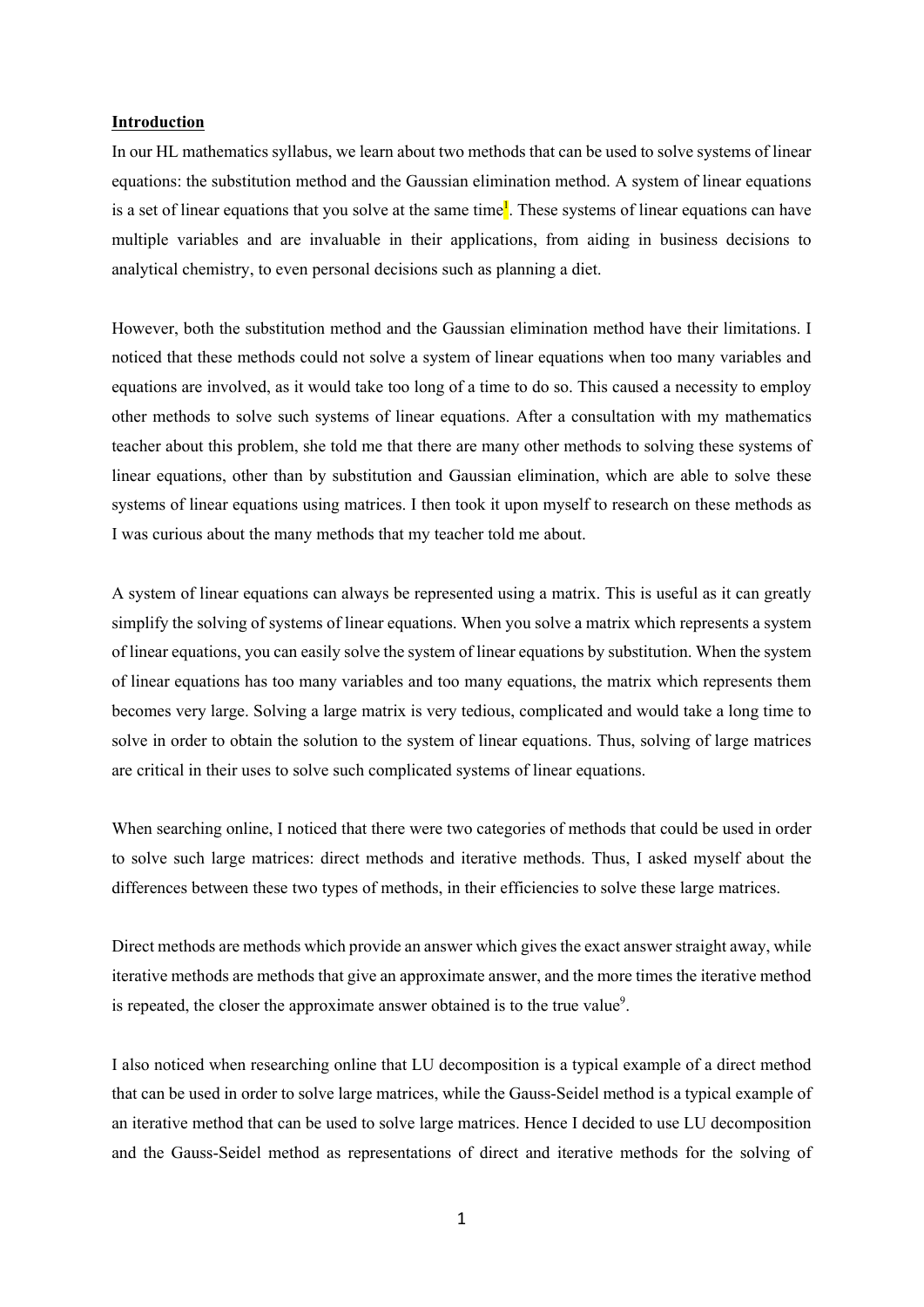matrices and thus, by extension, in their abilities to solve systems of linear equations with too many variables and equations.

## **Overview**

In this investigation, I will do the following:

- 1. Show how systems of linear equations can be represented by matrices
- 2. A brief summary of the substitution method and the Gaussian elimination method
- 3. An explanation of LU Decomposition and how it can be used to solve large matrices
- 4. An explanation of the Gauss-Seidel method and how it can be used to solve large matrices
- 5. A table of comparison showing the advantages and disadvantages of direct and iterative methods, based on LU decomposition and the Gauss-Seidel method
- 6. Conclusion

## **Systems of linear equations and matrices**

Assuming that a system has enough equations to solve for the unknowns, we can say that the unknowns in the system can always be solved using a square matrix, with the same number of equations as unknowns. In any of such cases, the system of linear equations can be represented by an  $n \times n$  matrix<sup>4</sup>:

$$
\begin{pmatrix}\na_{11} & a_{12} & \cdots & \cdots & a_{1n} \\
a_{21} & \ddots & & & \\
\vdots & & \ddots & & \vdots \\
\vdots & & & \ddots & \vdots \\
a_{n1} & a_{n2} & \cdots & \cdots & a_{nn}\n\end{pmatrix}\n\begin{pmatrix}\nx_1 \\
x_2 \\
\vdots \\
x_n\n\end{pmatrix}\n=\n\begin{pmatrix}\nb_1 \\
b_2 \\
\vdots \\
b_n\n\end{pmatrix}
$$
\nor\n
$$
Ax = b
$$

For illustration purposes, we will be using a  $3 \times 3$  matrix for this paper:

$$
\begin{pmatrix} a_{11} & a_{12} & a_{13} \\ a_{21} & a_{22} & a_{23} \\ a_{31} & a_{32} & a_{33} \end{pmatrix} \begin{pmatrix} x_1 \\ x_2 \\ x_3 \end{pmatrix} = \begin{pmatrix} b_1 \\ b_2 \\ b_3 \end{pmatrix}
$$

Where  $x_1, x_2, x_3$  are the unknown variables, and the values of  $b_n$  (where n is a positive integer) are the answers to the system of linear equations represented by their corresponding row.

## **Gaussian elimination and algebraic substitution**

When matrices are small, Gaussian Elimination and algebraic substitution can be used to solve the system of linear equations.